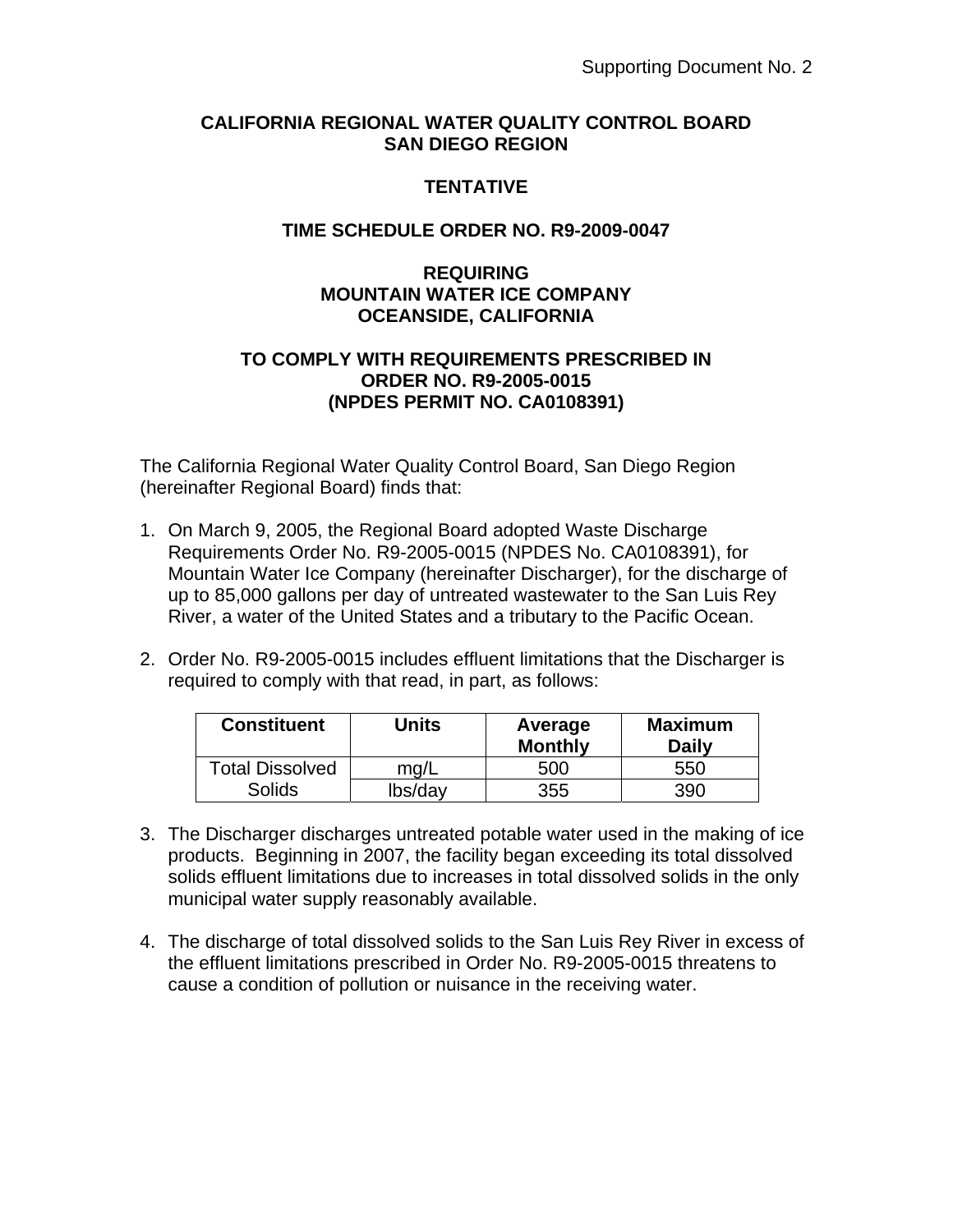- 5. Many of the total dissolved solids effluent limitation violations since 2007 are subject to mandatory minimum penalties pursuant to California Water Code (CWC) section 13385(h) and (i). The violations are a result of high total dissolved solids in the facility's source water. The Discharger would continue to accrue penalties pending completion of new control measures.
- 6. Section 13385(j) states, in part, that mandatory minimum penalties do not apply to a violation of an effluent limitation where the waste discharge is in compliance with a time schedule order issued pursuant to Section 13300; the time schedule order was issued on or after July 1, 2000 and specifies the actions the discharger is required to take in order to correct the violations; and the Regional Board finds that the discharger is not able to consistently comply with the effluent limitations for any one of four reasons set forth in Section 13385(j)(3)(B), including that:

*"Unanticipated changes in the quality of the municipal or industrial water supply available to the discharger are the cause of unavoidable changes in the composition of the waste discharge, the changes in the composition of the waste discharge are the cause of the inability to comply with the effluent limitation, no alternative water supply is reasonably available to the discharger, and new or modified measures to control the composition of the waste discharge cannot be designed, installed, and put into operation within 30 calendar days."*

- 7. The Discharger has requested issuance of a Time Schedule Order that would protect it from mandatory minimum penalties related to the total dissolved solids effluent limitations prescribed in Order No. R9-2005-0015 so that available funds can be directed toward the implementation of pollution prevention techniques needed to comply with the NPDES permit.
- 8. In accordance with CWC section 13385(j)(3)(B), the Regional Board finds that the Discharger is not able to consistently comply with the effluent limitations prescribed in Order No. R9-2005-0015 for total dissolved solids. This effluent limitation became effective after July 1, 2000; unanticipated changes in the quality of the water supply are the cause of unavoidable changes in the composition of the waste and the violations of the effluent limitations for which new or modified control measures are necessary in order to comply with the limitations; and, the new or modified control measures cannot be designed, installed, and put into operation within 30 calendar days.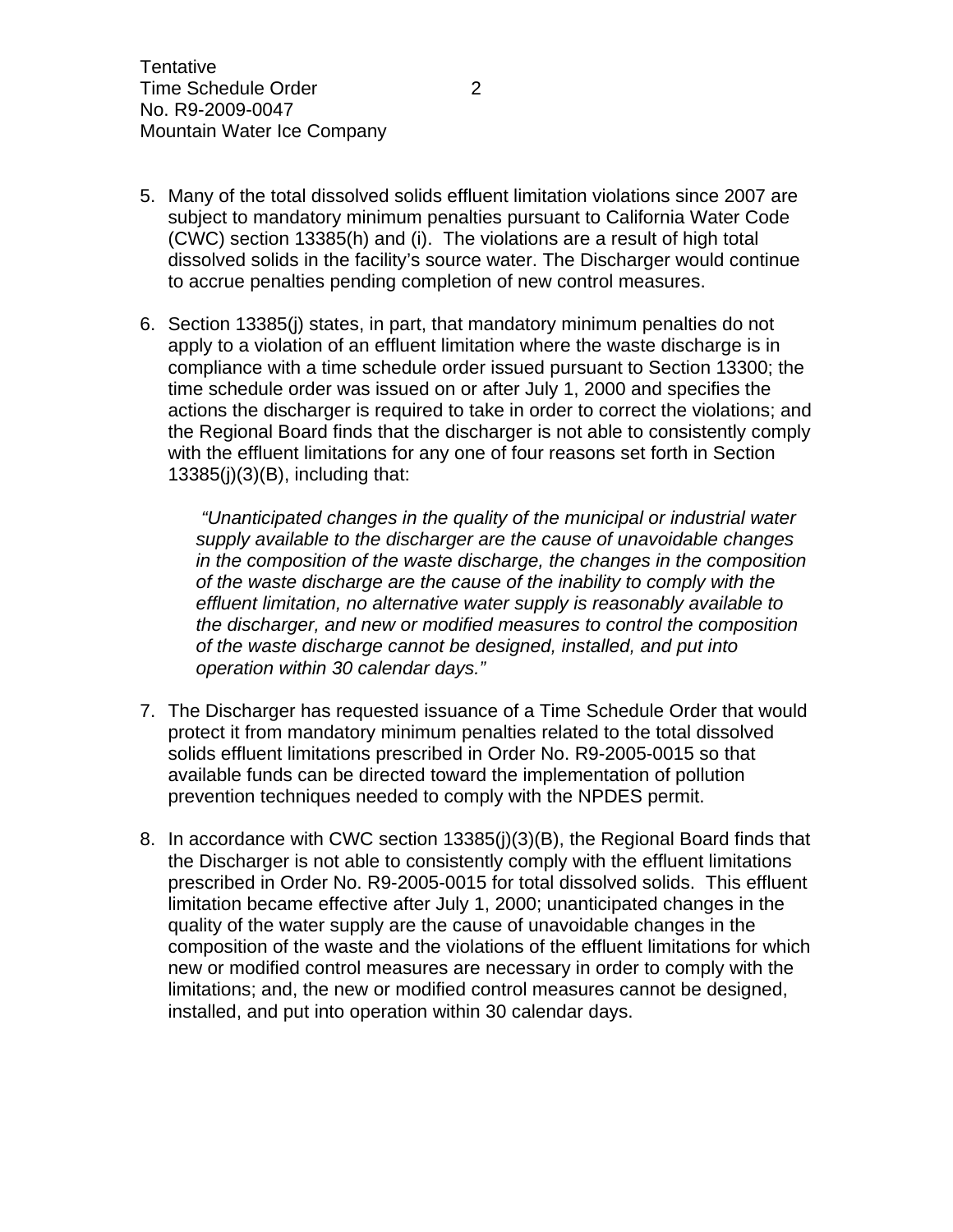- 9. The Discharger has submitted a Pollution Prevention Plan that indicates that new or modified control measures to eliminate the effluent limitation violations cannot be operational within 30 calendar days.
- 10. Pursuant to CWC section 13267(b), the Regional Board may require the Discharger to furnish, under penalty of perjury, technical or monitoring program reports. Monitoring reports and other technical reports are necessary to determine compliance with the NPDES permit and with this Order.
- 11.This Time Schedule Order is issued in accordance with CWC section 13300 and establishes a time schedule for compliance.
- 12.Compliance with this Order exempts the Discharger from mandatory penalties for violations of effluent limitations for total dissolved solids only in accordance with CWC section 13385(j)(3). CWC section 13385(j)(3) requires the Discharger to prepare and implement a pollution prevention plan pursuant to CWC section 13263.3.
- 13.CWC section 13385(j)(3)(A) requires this Order to specify the actions that the Discharger is required to take in order to correct the violations that would otherwise be subject to mandatory minimum penalties. This Order requires the Discharger to develop and implement new or modified control measures to comply with the effluent limitations for total dissolved solids prescribed in Order No. R9-2005-0015. This Order requires the Discharger to submit a feasibility study to determine the appropriate pollution prevention technique(s) necessary to bring the discharge into compliance, complete the required design, permitting and construction activities and achieve full compliance with Order No. R9-2005-0015.
- 14.This enforcement action is being taken for the protection of the environment and is exempt from the provisions of the California Environmental Quality Act (CEQA) (Public Resources Code section 21000 et seq.) in accordance with section 15308, Chapter 3, Title 14 of the California Code of Regulations. The issuance of this Order is also an enforcement action taken by a regulatory agency and is exempt from the provisions of CEQA pursuant to section 15321(a)(2), Chapter 3, Title 14 of the California Code of Regulations. This action is also exempt from the provisions of CEQA in accordance with section 15061(b)(3) of Chapter 3, Title 14 of the California Code of Regulations because it can be seen with certainty that there is no possibility that the activity in question may have a significant effect on the environment. Finally, issuance of this Order is exempt from the provisions of CEQA because the Order does not constitute approval of a project.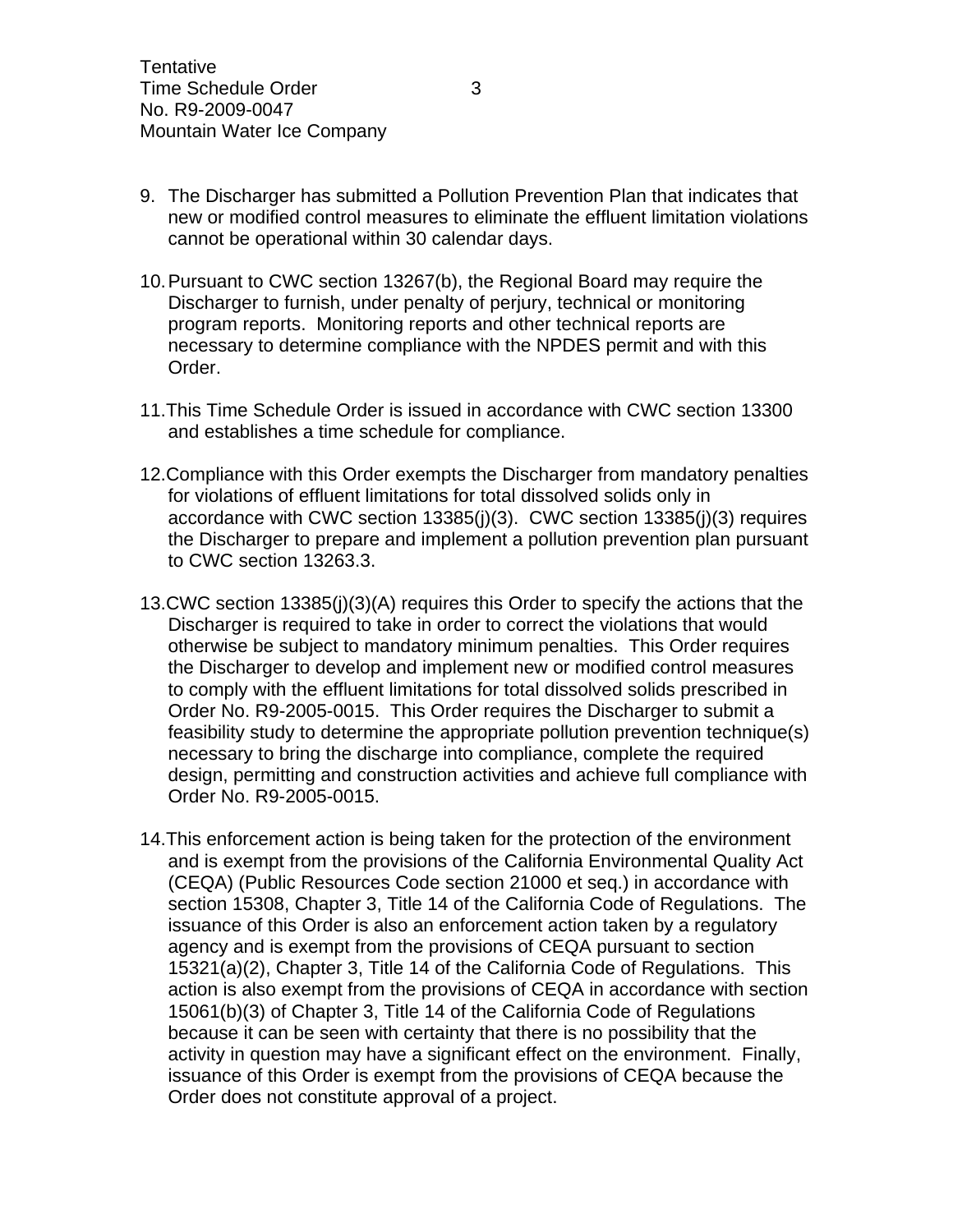15.Any person adversely affected by this action of the Regional Board may petition the State Water Resources Control Board (State Board) to review the action. The petition must be received by the State Board within 30 days of the date on which the action was taken. Copies of the law and regulations applicable to filing petitions will be provided on request.

**IT IS HEREBY ORDERED THAT** pursuant to CWC sections 13300 and 13267 Mountain Water Ice Company shall comply with the following time schedule to ensure compliance with the requirements contained in Order No. R9-2005-0015 Effluent Limitations for total dissolved solids.

| Task                                                                                                                                                                                                                                                                | <b>Compliance Date</b> |
|---------------------------------------------------------------------------------------------------------------------------------------------------------------------------------------------------------------------------------------------------------------------|------------------------|
| Complete a Feasibility Study to facilitate<br>selection of the appropriate pollution<br>prevention technique(s) necessary to bring<br>the discharge into compliance with the<br>total dissolved solids effluent limitations<br>prescribed in Order No. R9-2005-0015 | August 15, 2009        |
| Complete the <b>design</b> of the appropriate<br>pollution prevention technique(s) identified<br>in the Feasibility Study.                                                                                                                                          | October 15, 2009       |
| Complete the construction and<br>permitting activities necessary to<br>implement the selected pollution<br>prevention technique(s).                                                                                                                                 | December 31, 2009      |
| Achieve full compliance with the total<br>dissolved solids effluent limitations<br>prescribed in Order No. R9-2005-0015                                                                                                                                             | March 9, 2010          |

- 1. The Discharger shall submit to the Regional Board on or before each compliance date, the specified document or, if appropriate, a written report detailing compliance or noncompliance with the specific schedule date and task. If noncompliance is being reported, the reasons for such noncompliance shall be stated, and shall include an estimate of the date when the Discharger will be in compliance. The Discharger shall notify the Regional Board by letter when it returns to compliance with the time schedule.
- 2. The following interim effluent limitations for total dissolved solids shall be effective until **March 9, 2010** or when the Discharger achieves compliance, whichever is earlier: